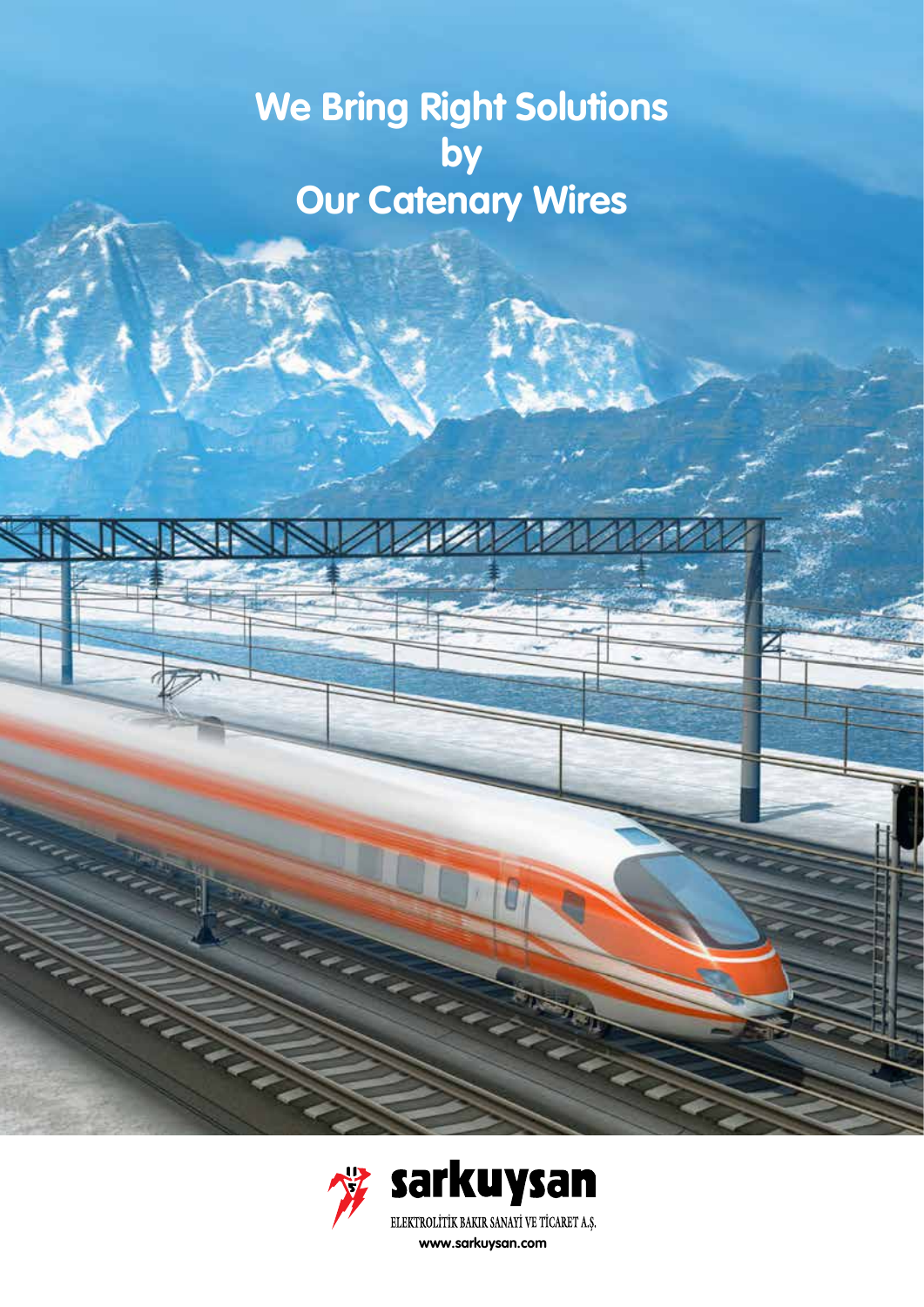## **Conductors for Overhead Catenary System**

| Cable conductors made of pure copper Cu-ETP according to DIN 48201 part 1 |                                                                                                                                   |                                                |                          |                   |                   |                                               |                                                 |  |  |  |
|---------------------------------------------------------------------------|-----------------------------------------------------------------------------------------------------------------------------------|------------------------------------------------|--------------------------|-------------------|-------------------|-----------------------------------------------|-------------------------------------------------|--|--|--|
| <b>Nominal</b>                                                            | <b>Calculated</b><br><b>Cross</b><br><b>Cross</b><br><b>Section</b><br><b>Section</b><br>(mm <sup>2</sup> )<br>(mm <sup>2</sup> ) | <b>Number</b><br><sub>of</sub><br><b>Wires</b> | <b>Diameter</b>          |                   | Weight<br>(kg/km) | Calculated<br><b>Breaking</b><br>Load<br>(kN) | Continuous<br>current<br>carring<br>capacity A* |  |  |  |
|                                                                           |                                                                                                                                   |                                                | <b>Mono Wire</b><br>(mm) | <b>OD</b><br>(mm) |                   |                                               |                                                 |  |  |  |
| 10                                                                        | 10.02                                                                                                                             | 7                                              | 1.35                     | 4.10              | 90                | 4.02                                          | 90                                              |  |  |  |
| 16                                                                        | 15.89                                                                                                                             | $\overline{7}$                                 | 1.70                     | 5.10              | 143               | 6.37                                          | 125                                             |  |  |  |
| 25                                                                        | 24.25                                                                                                                             | $\overline{7}$                                 | 2.10                     | 6.30              | 218               | 9.72                                          | 160                                             |  |  |  |
| 35                                                                        | 34.36                                                                                                                             | $\overline{7}$                                 | 2.50                     | 7.50              | 310               | 13.77                                         | 200                                             |  |  |  |
| 50                                                                        | 49.48                                                                                                                             | $\overline{7}$                                 | 3.00                     | 9.00              | 446               | 19.84                                         | 250                                             |  |  |  |
| 50                                                                        | 48.35                                                                                                                             | 19                                             | 1.80                     | 9.00              | 437               | 19.38                                         | 250                                             |  |  |  |
| 70                                                                        | 65.31                                                                                                                             | 19                                             | 2.10                     | 10.50             | 596               | 26.38                                         | 310                                             |  |  |  |
| 95                                                                        | 93.27                                                                                                                             | 19                                             | 2.50                     | 12.50             | 845               | 37.39                                         | 380                                             |  |  |  |
| 120                                                                       | 116.99                                                                                                                            | 19                                             | 2.80                     | 14.00             | 1060              | 46.90                                         | 440                                             |  |  |  |
| 150                                                                       | 147.11                                                                                                                            | 37                                             | 2.25                     | 15.80             | 1337              | 58.98                                         | 510                                             |  |  |  |
| 185                                                                       | 181.62                                                                                                                            | 37                                             | 2.50                     | 17.50             | 1649              | 72.81                                         | 585                                             |  |  |  |

\* Standard values applicable up to 60 Hz at a wind velocity of 0.6 m/s and solar effects for an original ambient temperature of 35 °C and a final conductor temperature of 70 °C. The values must be reduced by an average of app. %30 in cases of special locations at still air.

| Cable conductors made of Bz II (CuMg) according to DIN 48201 part 2 |                                                                           |                              |                          |                   |                   |                                               |                                                        |  |  |  |
|---------------------------------------------------------------------|---------------------------------------------------------------------------|------------------------------|--------------------------|-------------------|-------------------|-----------------------------------------------|--------------------------------------------------------|--|--|--|
| Nominal<br><b>Cross</b><br><b>Section</b><br>(mm <sup>2</sup> )     | <b>Calculated</b><br><b>Cross</b><br><b>Section</b><br>(mm <sup>2</sup> ) | Number<br>of<br><b>Wires</b> | <b>Diameter</b>          |                   | Weight<br>(kg/km) | Calculated<br><b>Breaking</b><br>Load<br>(kN) | <b>Continuous</b><br>current<br>carring<br>capacity A* |  |  |  |
|                                                                     |                                                                           |                              | <b>Mono Wire</b><br>(mm) | <b>OD</b><br>(mm) |                   |                                               |                                                        |  |  |  |
| 10                                                                  | 10.02                                                                     | 7                            | 1.35                     | 4.10              | 90                | 5.88                                          | 75                                                     |  |  |  |
| 16                                                                  | 15.89                                                                     | 7                            | 1.70                     | 5.10              | 143               | 9.33                                          | 100                                                    |  |  |  |
| 25                                                                  | 24.25                                                                     | 7                            | 2.10                     | 6.30              | 218               | 14.24                                         | 130                                                    |  |  |  |
| 35                                                                  | 34.36                                                                     | 7                            | 2.50                     | 7.50              | 310               | 20.17                                         | 160                                                    |  |  |  |
| 50                                                                  | 49.48                                                                     | 7                            | 3.00                     | 9.00              | 446               | 28.58                                         | 200                                                    |  |  |  |
| 50                                                                  | 48.35                                                                     | 19                           | 1.80                     | 9.00              | 437               | 28.39                                         | 200                                                    |  |  |  |
| 70                                                                  | 65.81                                                                     | 19                           | 2.10                     | 10.50             | 596               | 38.64                                         | 245                                                    |  |  |  |
| 95                                                                  | 93.27                                                                     | 19                           | 2.50                     | 12.50             | 845               | 54.76                                         | 305                                                    |  |  |  |
| 120                                                                 | 116.99                                                                    | 19                           | 2.80                     | 14.00             | 1060              | 67.57                                         | 350                                                    |  |  |  |
| 150                                                                 | 147.11                                                                    | 37                           | 2.25                     | 15.80             | 1337              | 86.37                                         | 410                                                    |  |  |  |
| 185                                                                 | 181.62                                                                    | 37                           | 2.50                     | 17.50             | 1649              | 106.63                                        | 465                                                    |  |  |  |

\* Valid for up to 60 Hz at a wind velocity of 0.6 m/s and direct sunlight, with an ambient temperature of 35 °C to give a final conductor temperature of 70 °C. For particulary shielded cases in still air the values should be reduced by about %30 on average.



| Cu-ETP DIN 43138 Cable Conductors |                                                                                                                 |                                     |                          |            |                   |                                                           |                                              |            |  |  |
|-----------------------------------|-----------------------------------------------------------------------------------------------------------------|-------------------------------------|--------------------------|------------|-------------------|-----------------------------------------------------------|----------------------------------------------|------------|--|--|
| <b>Nominal</b>                    | <b>Calculated</b><br><b>Cross</b><br><b>Cross</b><br><b>Section</b><br>(mm <sup>2</sup> )<br>(mm <sup>2</sup> ) | <b>Number</b><br>of<br><b>Wires</b> | <b>Diameter</b>          |            |                   | <b>Tensile</b><br><b>Strength</b><br>(N/mm <sup>2</sup> ) | 0,6<br>m/s                                   | 1,0<br>m/s |  |  |
| <b>Section</b>                    |                                                                                                                 |                                     | <b>Mono Wire</b><br>(mm) | OD<br>(mm) | Weight<br>(kg/km) |                                                           | Continuous<br>current carring<br>capacity A* |            |  |  |
| 16                                | 16.3                                                                                                            | 49                                  | 0.65                     | 5.9        | 152               | $<$ 300                                                   | 135                                          | 155        |  |  |
| 25                                | 26.1                                                                                                            | 133                                 | 0.50                     | 7.5        | 246               | $<$ 300                                                   | 180                                          | 205        |  |  |
| 35                                | 37.6                                                                                                            | 133                                 | 0.70                     | 9.0        | 353               | < 300                                                     | 225                                          | 255        |  |  |
| 50                                | 51.2                                                                                                            | 133                                 | 0.70                     | 10.5       | 482               | $<$ 300                                                   | 280                                          | 310        |  |  |
| 70                                | 72.7                                                                                                            | 189                                 | 0.70                     | 13.0       | 685               | $<$ 300                                                   | 340                                          | 370        |  |  |
| 95                                | 99.7                                                                                                            | 259                                 | 0.70                     | 14.7       | 935               | $<$ 300                                                   | 420                                          | 460        |  |  |
| 120                               | 118.5                                                                                                           | 336                                 | 0.67                     | 16.4       | 1120              | < 300                                                     | 485                                          | 535        |  |  |
| 150                               | 150.9                                                                                                           | 392                                 | 0.70                     | 18.3       | 1420              | $<$ 300                                                   | 570                                          | 625        |  |  |
| 185                               | 185.1                                                                                                           | 525                                 | 0.67                     | 20.4       | 1745              | $300$                                                     | 660                                          | 720        |  |  |
| 210                               | 209.8                                                                                                           | 595                                 | 0.67                     | 21.5       | 1980              | $300$                                                     | 720                                          | 780        |  |  |
| 240                               | 245.2                                                                                                           | 367                                 | 0.70                     | 23.1       | 2320              | $300$                                                     | 785                                          | 850        |  |  |
| 300                               | 296.6                                                                                                           | 637                                 | 0.77                     | 25.4       | 2800              | $<$ 300                                                   | 895                                          | 970        |  |  |

\* Guidance values valid up to 60 Hz at the specified wind velocity and solar radiation for an initial ambient temperature of 40 °C and a final stranded-conductor temperature of 80 °C.

| CuMq (Bz II) DIN 43138 Cable Conductors                                |                                     |                    |                          |         |         |                                                           |  |  |  |
|------------------------------------------------------------------------|-------------------------------------|--------------------|--------------------------|---------|---------|-----------------------------------------------------------|--|--|--|
| <b>Nominal</b><br><b>Cross</b><br><b>Section</b><br>(mm <sup>2</sup> ) | Calculated                          | <b>Number</b>      | <b>Diameter</b>          |         | Weight  | <b>Tensile</b><br><b>Strength</b><br>(N/mm <sup>2</sup> ) |  |  |  |
|                                                                        | Cross<br>Section (mm <sup>2</sup> ) | of<br><b>Wires</b> | <b>Mono Wire</b><br>(mm) | OD (mm) | (kg/km) |                                                           |  |  |  |
| 10                                                                     | 9.6                                 | 49                 | 0.50                     | 4.50    | 89      | >589                                                      |  |  |  |
| 16                                                                     | 16.3                                | 49                 | 0.65                     | 5.90    | 152     | >589                                                      |  |  |  |
| 16                                                                     | 16.3                                | 84                 |                          | 6.20    | 152     | >589                                                      |  |  |  |
| 25                                                                     | 26.1                                | 133                | 0.50<br>7.50             |         | 246     | >589                                                      |  |  |  |
| 35                                                                     | 37.6                                | 133                | 0.60                     | 9.00    | 353     | >589                                                      |  |  |  |



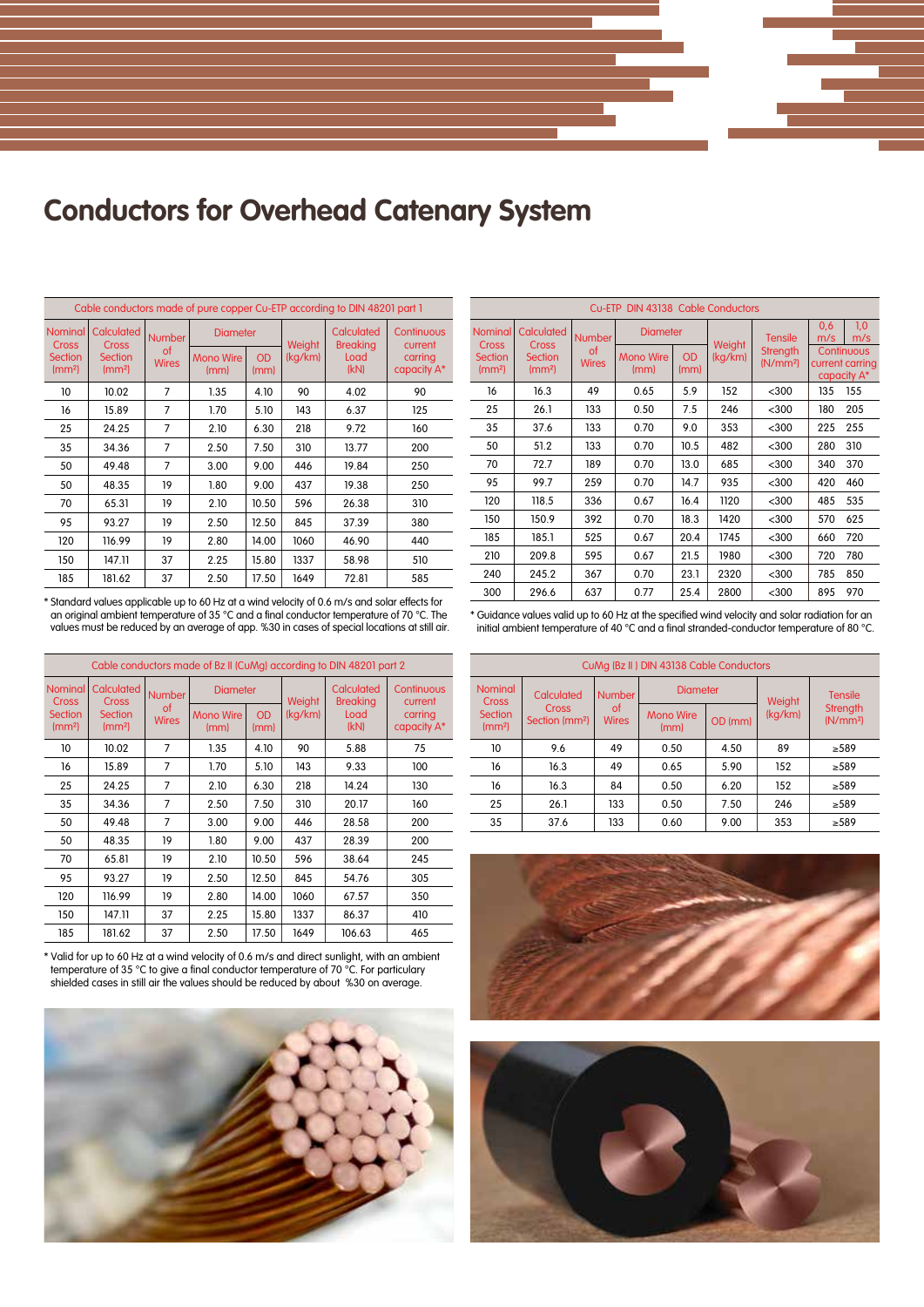# **Conductors for Overhead Catenary System Trolley Wires for Overhead Catenary System**

| Standard | <b>Nominal Cross Section</b><br>(mm <sup>2</sup> ) | <b>Material</b> | <b>Type</b> | <b>Diameter</b><br>(mm) | Nom. Weight<br>(kg/m) | Nom. Breaking<br>Load (kN) | <b>Tensile Strength</b><br>(N/mm <sup>2</sup> ) | Elongation (%) |
|----------|----------------------------------------------------|-----------------|-------------|-------------------------|-----------------------|----------------------------|-------------------------------------------------|----------------|
| EN 50149 | 80                                                 | Cu              | AC          | 10.60                   | 0.712                 | 27.5                       | 355                                             | $3 - 10$       |
| EN 50149 | 100                                                | Cu              | AC          | 12.00                   | 0.890                 | 34.5                       | 355                                             | $3 - 10$       |
| EN 50149 | 100                                                | Cu              | <b>BC</b>   | 12.00                   | 0.890                 | 34.5                       | 355                                             | $3 - 10$       |
| EN 50149 | 107                                                | Cu              | AC          | 12.30                   | 0.952                 | 36.3                       | 350                                             | $3 - 10$       |
| EN 50149 | 107                                                | Cu              | <b>BC</b>   | 12.24                   | 0.952                 | 36.3                       | 350                                             | $3 - 10$       |
| EN 50149 | 120                                                | Cu              | AC          | 13.20                   | 1.068                 | 38.4                       | 330                                             | $3 - 10$       |
| EN 50149 | 120                                                | Cu              | <b>BC</b>   | 12.85                   | 1.068                 | 38.4                       | 330                                             | $3 - 10$       |
| EN 50149 | 150                                                | Cu              | AC          | 14.80                   | 1.335                 | 45.1                       | 310                                             | $3 - 10$       |
| EN 50149 | 150                                                | Cu              | BC          | 14.50                   | 1.335                 | 45.1                       | 310                                             | $3 - 10$       |
|          |                                                    |                 |             |                         |                       |                            |                                                 |                |
| EN 50149 | 107                                                | Cu-Aq 0.1       | AC          | 12.30                   | 0.952                 | 37.4                       | 360                                             | $3 - 8$        |
| EN 50149 | 107                                                | Cu-Aq 0.1       | <b>BC</b>   | 12.24                   | 0.952                 | 37.4                       | 360                                             | $3 - 8$        |
| EN 50149 | 120                                                | Cu-Aq 0.1       | AC          | 13.20                   | 1.068                 | 41.9                       | 360                                             | $3 - 8$        |
| EN 50149 | 120                                                | Cu-Aq 0.1       | <b>BC</b>   | 12.85                   | 1.068                 | 41.9                       | 360                                             | $3 - 8$        |
| EN 50149 | 150                                                | Cu-Aq 0.1       | AC          | 14.80                   | 1.335                 | 52.4                       | 360                                             | $3 - 8$        |
| EN 50149 | 150                                                | Cu-Aq 0.1       | BC          | 14.50                   | 1.335                 | 52.4                       | 360                                             | $3 - 8$        |
|          |                                                    |                 |             |                         |                       |                            |                                                 |                |
| EN 50149 | 107                                                | Cu-Sn 0.2       | AC          | 12.30                   | 0.952                 | 44.6                       | 440                                             | $2 - 8$        |
| EN 50149 | 107                                                | $Cu-Sn0.2$      | <b>BC</b>   | 12.24                   | 0.952                 | 44.6                       | 440                                             | $2 - 8$        |
| EN 50149 | 120                                                | $Cu-Sn0.2$      | AC          | 13.20                   | 1.068                 | 48.9                       | 430                                             | $2 - 8$        |
| EN 50149 | 120                                                | $Cu-Sn0.2$      | <b>BC</b>   | 12.85                   | 1.068                 | 48.9                       | 430                                             | $2 - 8$        |
| EN 50149 | 150                                                | $Cu-Sn0.2$      | AC          | 14.80                   | 1.335                 | 61.1                       | 420                                             | $2 - 8$        |
| EN 50149 | 150                                                | $Cu-Sn0.2$      | <b>BC</b>   | 14.50                   | 1.335                 | 61.1                       | 420                                             | $2 - 8$        |

| <b>WOODEN SPOOL SPECIFICATIONS</b> |      |                |            |      |     |    |           |           |  |  |
|------------------------------------|------|----------------|------------|------|-----|----|-----------|-----------|--|--|
| Spool Type                         |      |                | Net Weight | Tare |     |    |           |           |  |  |
|                                    | D    | d <sub>1</sub> | d2         | IJ   | L2  | L3 | (Kg)      | (Kg)      |  |  |
| 630                                | 630  | 280            | 127        | 430  | 380 | 25 | 300-450   | ~28       |  |  |
| 800                                | 800  | 460            | 127        | 530  | 470 | 30 | 700-800   | $~1$ - 30 |  |  |
| 1250                               | 1250 | 700            | 80         | 580  | 460 | 60 | 1500-2500 | ~200      |  |  |
| 1300                               | 1300 | 810            | 127        | 515  | 355 | 80 | 1200-1350 | 160-189   |  |  |



\* Please contact with Export Marketing Department for other product sizes or type of packing.